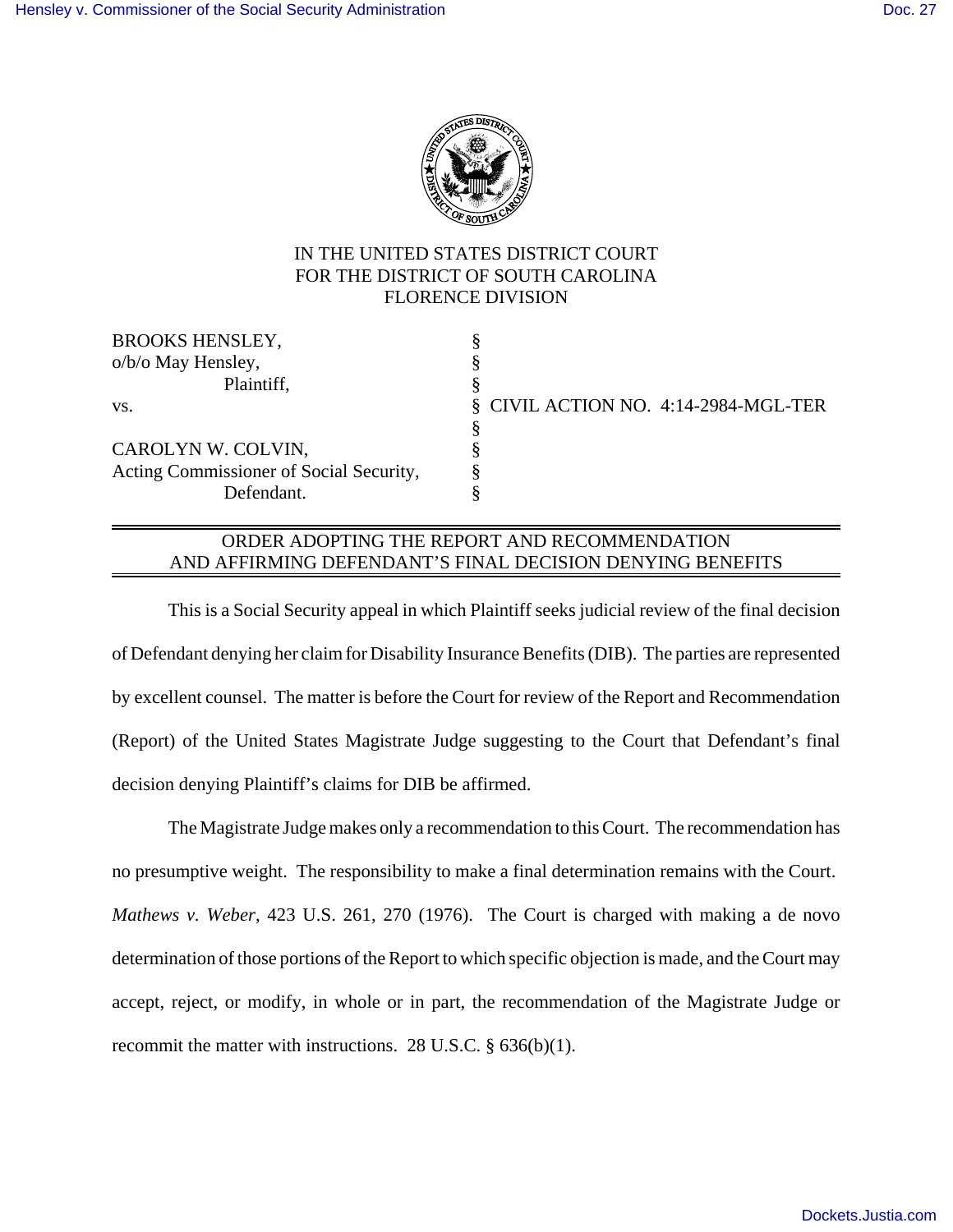The Magistrate Judge filed the Report on November 23, 2015, Plaintiff filed her objections on December 4, 2015, and Defendant filed her reply to Plaintiff's objections on December 17, 2015. The Court has reviewed Plaintiff's objections, but finds them to be without merit. Therefore, it will enter judgment accordingly.

Plaintiff filed the application for DIB on August 18, 2010, asserting that Ms. Hensley's disability commenced on July 19, 2010. The application was denied initially and upon reconsideration. Plaintiff requested a hearing before an Administrative Law Judge (ALJ), which the ALJ conducted on August 30, 2012. Then, on September 21, 2012, the ALJ issued a decision finding that Ms. Hensley was not disabled under the Act. The Appeals Council denied Plaintiff's request for review of the ALJ's decision. Plaintiff then filed an action for judicial review in this Court on July 25, 2014.

The Agency has established a five-step sequential evaluation process for determining if a person is disabled. 20 C.F.R. §§ 404.1520(a), 416.920(a). The five steps are: (1) whether the claimant is currently engaging in substantial gainful activity; (2) whether the claimant has a medically determinable severe impairment(s); (3) whether such impairment(s) meets or equals an impairment set forth in the Listings; (4) whether the impairment(s) prevents the claimant from returning to his past relevant work; and, if so, (5) whether the claimant is able to perform other work as it exists in the national economy. 20 C.F.R.  $\S § 404.1520(a)(4)(I)-(v)$ ,  $416.920(a)(4)(I)-(v)$ .

Under 28 U.S.C. § 636(b)(1), a district court is required to conduct a de novo review of those portions of the Magistrate Judge's Report to which a specific objection has been made. The Court need not conduct a de novo review, however, "when a party makes general and conclusory objections that do not direct the court to a specific error in the [Magistrate Judge's] proposed findings and recommendations." *Orpiano v. Johnson*, 687 F.2d 44, 47 (4th Cir. 1982); *see* Fed. R. Civ. P. 72(b).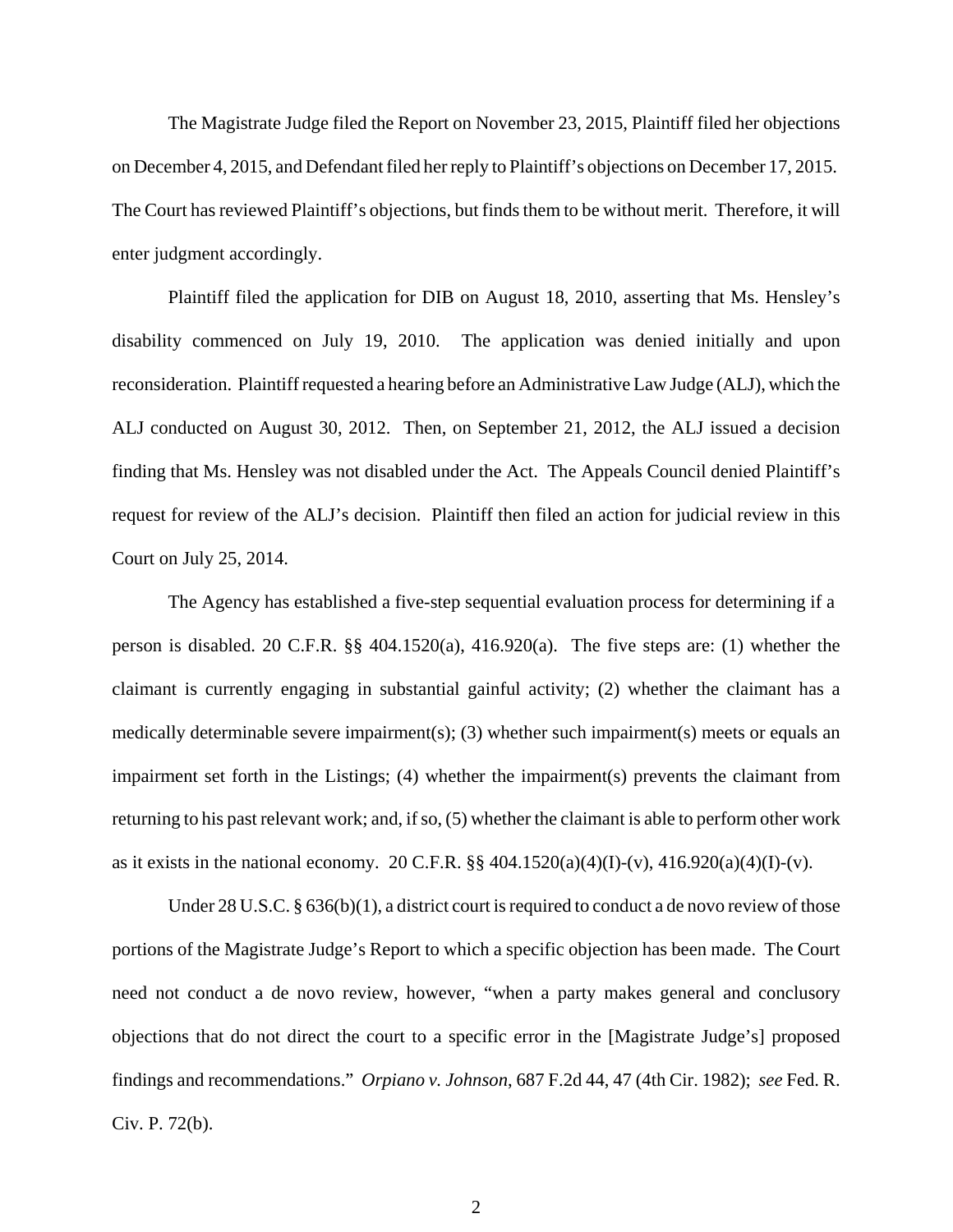Thus, the Court will address each specific objection to the Report in turn. As provided above, however, the Court need not–and will not–address any of Plaintiff's arguments that fail to point the Court to alleged specific errors that the Magistrate Judge made in the Report.

It is Plaintiff's duty to both produce evidence and prove that she is disabled under the Act. *See Pass v. Chater*, 65 F.3d 1200, 1203 (4th Cir. 1995). And, it is the duty of the ALJ, not this Court, to make findings of fact and to resolve conflicts in the evidence. *Hays v. Sullivan*, 907 F.2d 1453, 1456 (4th Cir. 1990). Under the substantial evidence standard, however, we must view the entire record as a whole. *See Steurer v. Bowen*, 815 F.2d , 1249, 1250 (8th Cir. 1987).

"Additionally, the substantial evidence standard presupposes a zone of choice within which the decisionmakers can go either way, without interference by the courts. An administrative decision is not subject to reversal merely because substantial evidence would have supported an opposite decision." *Clarke v. Bowen*, 843 F.2d 271, 272-73 (8th Cir. 1988) (citations omitted) (internal quotation marks omitted) (alteration omitted). Likewise, when considering a Social Security disability claim, it is not the province of this Court to "reweigh conflicting evidence . . . or substitute [its] judgment for that of the ALJ." *Johnson v. Barnhart*, 434 F.3d 650, 653 (4th Cir. 2005) (per curiam) (citation omitted) (alteration omitted). The Court "must sustain the ALJ's decision, even if [it] disagree[s] with it, provided the determination is supported by substantial evidence." *Smith v. Chater*, 99 F.3d 635, 638 (4th Cir. 1996).

Plaintiff raises three specific objections to the Magistrate Judge's Report, some of which contain subparts. The Court will address each one in turn.

First, Plaintiff "objects to the Magistrate [Judge's] recommendation that Ms. Hensley's depression and anxiety were not severe." Objections 2. The Court is unpersuaded.

In two of Plaintiff's sub-parts of this objection, Plaintiff maintains that "[t]he Magistrate [Judge] failed to consider the Plaintiff's assertions as to the failure to develop the record on this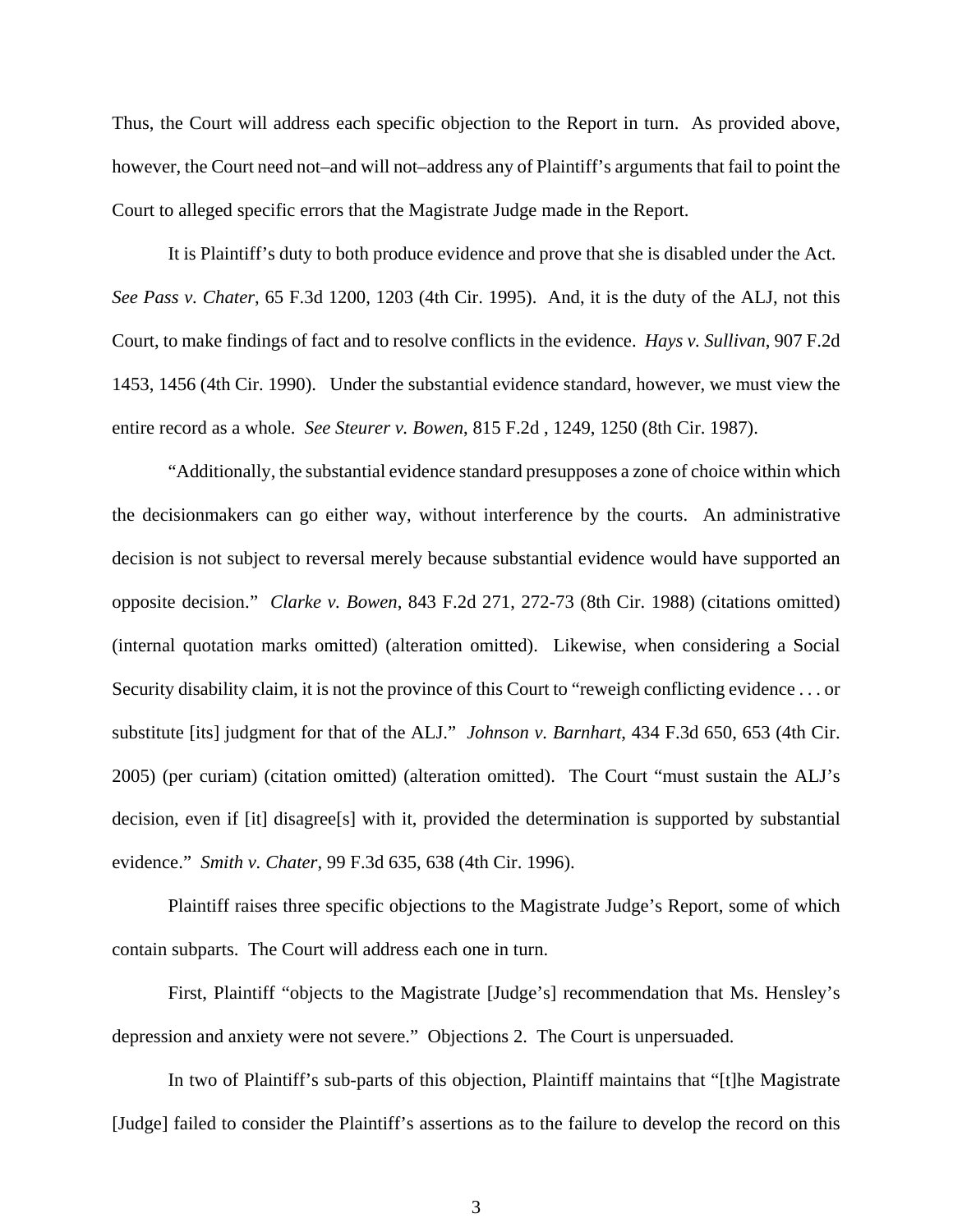issue, as well as Ms. Hensley's inability to obtain and afford mental health treatment." *Id*. But, this

is simply not so. In fact, the Magistrate Judge goes into great detail regarding these claims.

According to the Magistrate Judge,

[t]o the extent Plaintiff argues that the ALJ erred in failing to adequately develop a reasonably complete record, and Plaintiff has failed to demonstrate that this record is incomplete. An ALJ's duty to develop the record further is triggered only when there is ambiguous evidence or when the record is inadequate to allow for proper evaluation of the evidence. . . . [F]or a claimant to show prejudice from an ALJ's failure to develop the record, . . . [Plaintiff must demonstrat[e] that he could and would have adduced evidence that might have altered the result. Whether represented or not, the claimant bears the burden of proof, and he is responsible for providing evidence to support his application and demonstrate disability. The ALJ may order a consultative examination or tests if the agency cannot get the information it needs from the claimant's medical sources, or to try to resolve an inconsistency in the evidence or when the evidence as a whole is insufficient to support a determination or decision on the claimant's claim. Further, an ALJ may order additional examinations or tests if a claimant's medical sources cannot or will not give the Administration sufficient medical evidence about the claimant's impairment for the Administration to determine whether the claimant [] is disabled."

In this case, the record contains normal mental status evaluations from February 2011 and March 2012. Additionally, the record contains the opinion of Dr. Daniels, who was credited as a treating source, as well as the opinions of two state agency psychological consultants regarding Ms. Hensel[e]y's mental impairments. The ALJ questioned Ms. Hensley at the hearing concerning the severity of her depression and anxiety. The ALJ's decision that Ms. Hensel[e]y's mental health impairments were not severe is supported by substantial evidence, and the Court does not find that the ALJ abused her discretion in failing to further develop the record as to the issue of Ms. Hensel[e]y's mental impairments.

Additionally, a review of the ALJ's findings reveals that the ALJ did not penalize Ms. Hensley for not seeking treatment she could not afford; but rather considered the lack of treatment for her mental impairments as evidence that her mental impairments were not severe. With regards to one referral for mental health treatment, where the facility declined to treat Plaintiff based on her history, Plaintiff stated that she had not tried to find another treatment option. Furthermore, the evidence in the record does not support plaintiff's assertion that she could not afford mental health treatment when the record reveals she did receive medical treatment for other issues, obtain medications, and was able to afford alcohol. [The] ALJ [does] not impermissibly use plaintiff's inability to pay for treatment against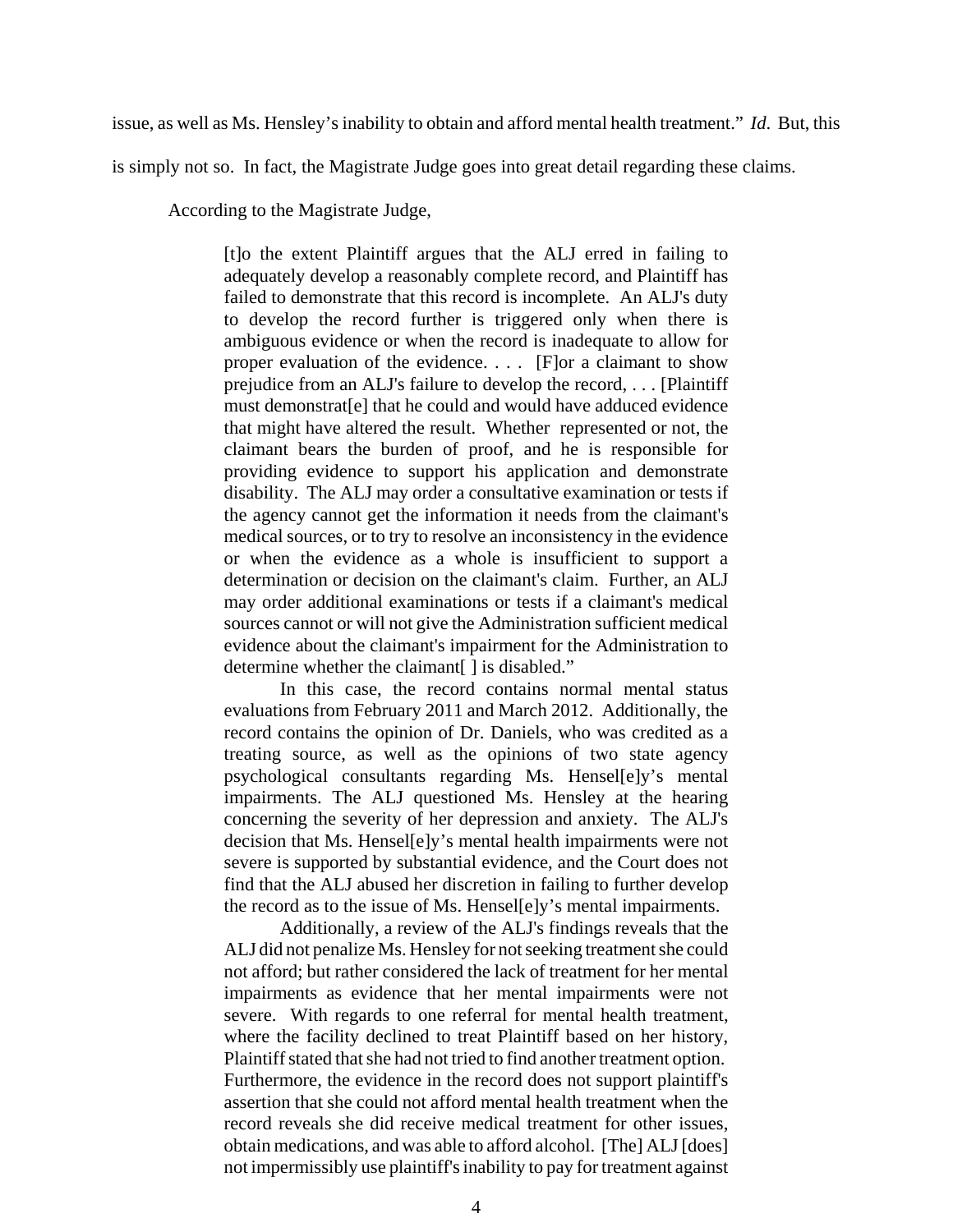her where the record suggest[s] plaintiff could afford other treatment and underlying inference was that plaintiff did not need treatment for the impairment for which she did not seek treatment.

Report 15-16 n.7 (citations omitted) (internal quotation marks omitted) (alterations omitted).

The third sub-part of this objection points the Court to evidence in the record that supports a finding that might ultimately lead to a finding of disability. But, Plaintiff's recitation of medical records that are not in accord with the ALJ's decision that Ms. Hensley was not disabled are of no value here.

Yes, the ALJ is to consider the entire record when making a determination as to the weighing of conflicting evidence; and, from the Court's careful review of the record, it appears that is what she did. As it turns out, however, in doing so, the ALJ gave more weight to the evidence that Ms. Hensley was not disabled than she did to the evidence that she was. And, that was her prerogative.

The Courts's review of the ALJ's decision is extremely limited. As long as there is substantial evidence to support the ALJ's decision and it contains no legal error, the Court is left with no choice but to affirm the ALJ's determination.As already noted, this is true even when there exists evidence to support an opposite conclusion as well as when the Court disagrees with the ALJ's decision. Consequently, the Court will overrule this objection.

Second, Plaintiff argues that the Magistrate Judge erred in "recommend[ing] that the ALJ appropriately evaluated her impairments in combination and constructed a residual functional capacity (RFC) based upon all of her impairments." Objections 7. The Court is unable to agree.

Here, Plaintiff does nothing more than generally reargue issues already considered and rejected by the Magistrate Judge. After having made a de novo review of the record as it applies to these objections**,** the Court comes to the same conclusion that the Magistrate Judge and the ALJ did:

> In sum, the . . . residual functional capacity assessment is supported by the combination of claimant's impairments. Although the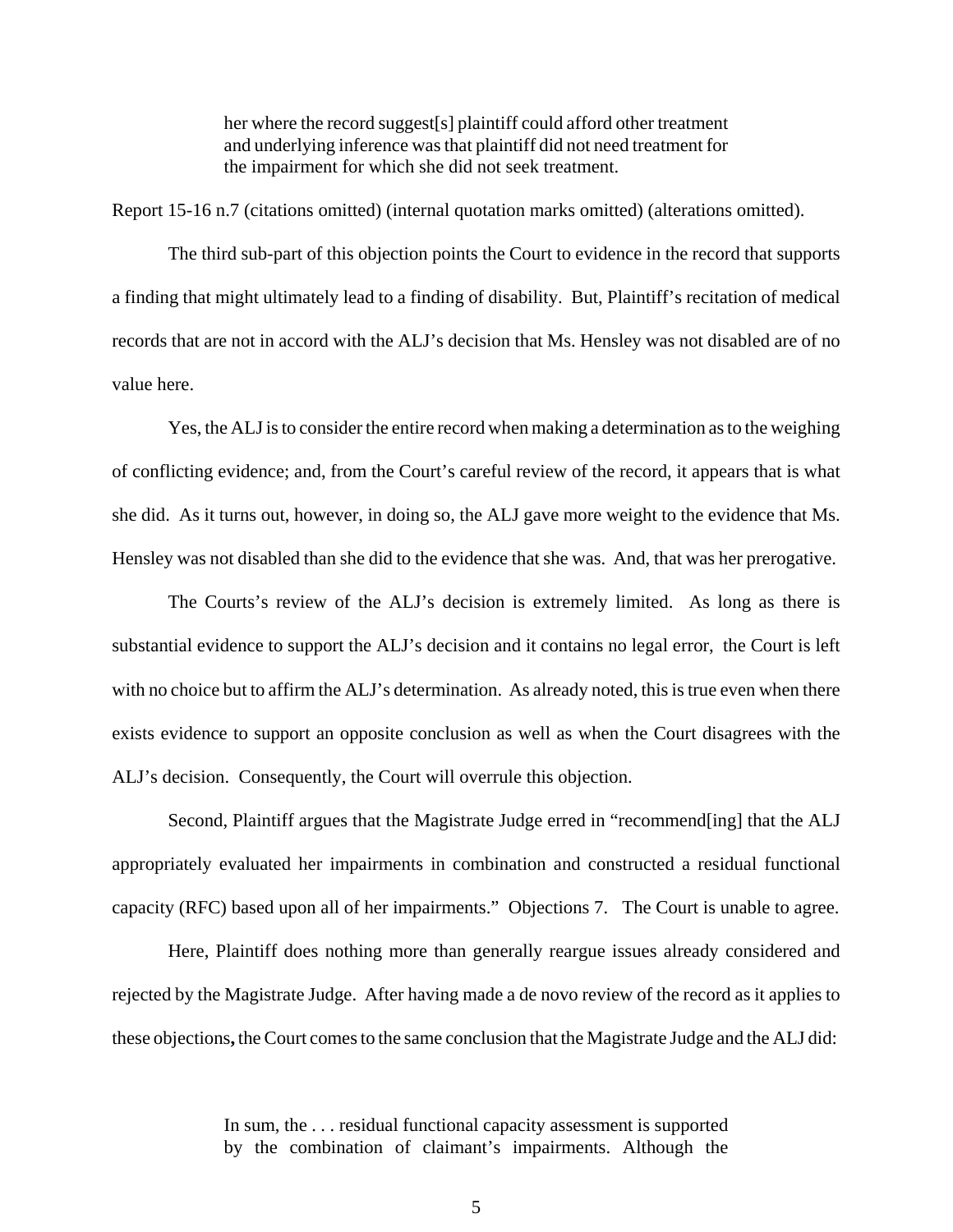claimant's allegations of disabling limitations , , , were not fully consistent with the medical evidence of record, the [ALJ] accorded the claimant the benefit of the doubt and further reduced the residual capacity to include her limitations as described [in the ALJ's decision].

Report 24 (quoting A.R. 28).Hence, the Court will overrule this objection as well.

Third, Plaintiff "objects to the Magistrate [Judge's] recommendation as to the rejection of the opinion of treating physician Dr. [Alfred] Daniels." Objections 10.

When evaluating medical opinions, the ALJ should consider "(1) whether the physician has examined the applicant, (2) the treatment relationship between the physician and the applicant, (3) the supportability of the physician's opinion, (4) the consistency of the opinion with the record, and (5) whether the physician is a specialist." *Johnson*, 434 F.3d at 654. An ALJ, however, "may choose to give less weight to the testimony of a treating physician if there is persuasive contrary evidence." *Hunter v. Sullivan*, 993 F.2d 31, 35 (4th Cir. 1992).

An ALJ's determination as to the weight to be assigned to a medical opinion generally will not be disturbed absent some indication that the ALJ has dredged up "specious inconsistencies," *Scivally v. Sullivan*, 966 F.2d 1070, 1077 (7th Cir. 1992), or has failed to give a sufficient reason for the weight afforded a particular opinion, *see* 20 C.F.R. § 404.1527(d) (1998). Courts are not always required to give a treating physician's testimony "controlling weight." *Hunter*, 993 F.2d at 35.

According to 20 C.F.R. §§ 404.1527(d)(2) & 416.927(d)(2), a treating source's opinion on issues of the nature and severity of the impairments will be given controlling weight when well supported by medically acceptable clinical and laboratory diagnostic techniques and when the opinion is consistent with the other substantial evidence in the record. Conversely, however, it follows that "if a physician's opinion is not supported by clinical evidence or if it is inconsistent with other substantial evidence, it should be accorded significantly less weight." *Craig v, Chater*, 76 F.3d 585, 590 (4th Cir. 1996).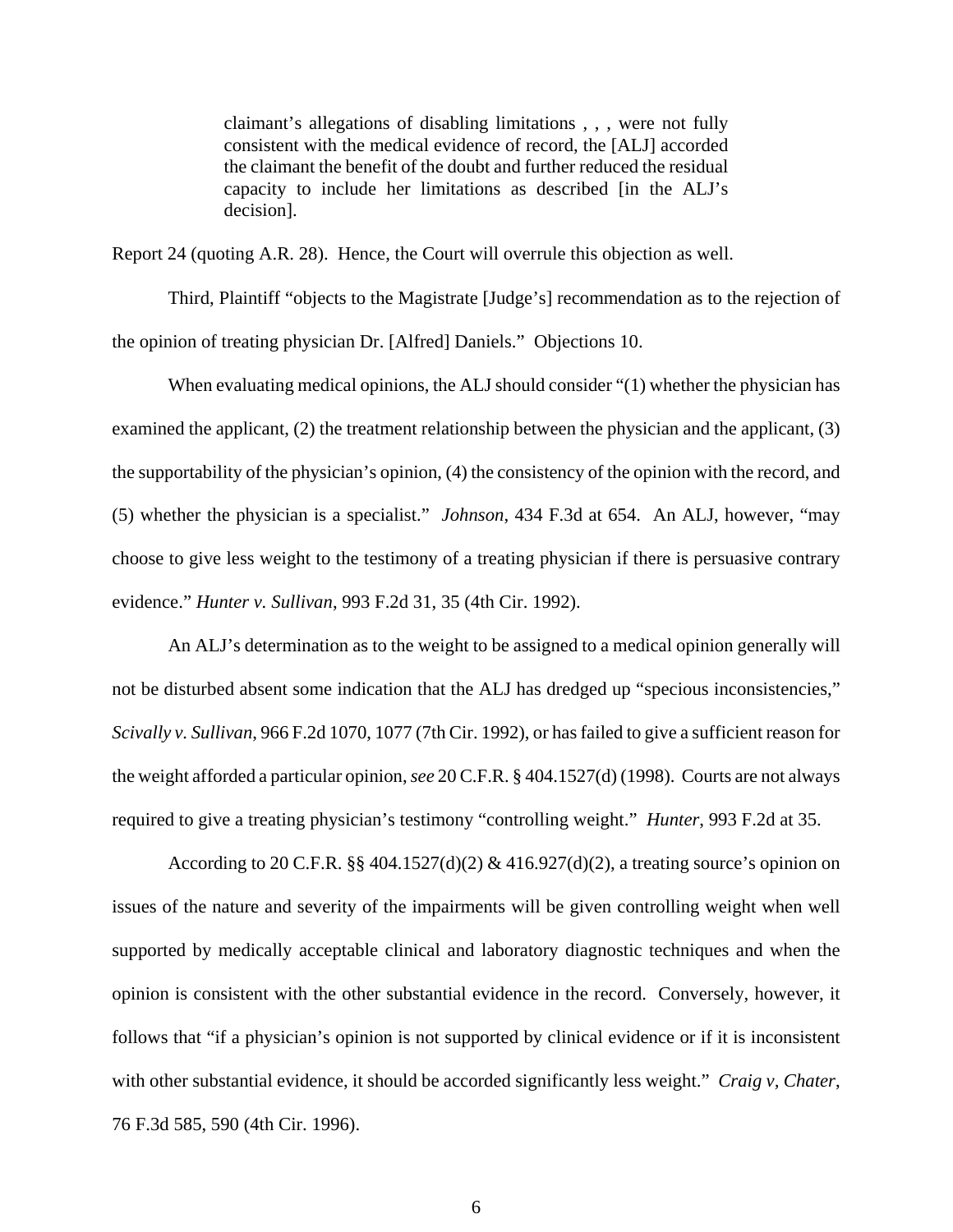Of course, a medical expert's opinion as to whether one is disabled is not dispositive; opinions as to disability are reserved for the ALJ and for the ALJ alone. *See* 20 C.F.R. § 404.1527(e)(1) (1998). Generally, the more the medical source presents relevant evidence to support his opinion, and the better that he explains it, the more weight his opinion is given. *See* 20 C.F.R. § 404.1527(d)(3) (1998). Additionally, the more consistent the opinion is with the record as a whole, the more weight the ALJ will give to it. *See* 20 C.F.R. § 404.1527(d)(4) (1998).

As to this objection, the Magistrate Judge went into exhaustive detail in considering the medical evidence. Plaintiff again does nothing more than posit the same arguments here that the Magistrate Judge has already considered and rejected. Nevertheless, the Court has made a de novo review of those portions of the record with which Plaintiff finds fault. But, the Court finds none. Put simply,

> the ALJ appropriately gave the state agency psychologists' opinions significant weight to the extent that they were consistent with the residual functional capacity assessment, and carefully considered the opinions of Dr. Daniels as Plaintiff's treating physician and appropriately discounted the same in accordance with the appropriate factors. Substantial evidence supports this finding.

Report 27 (citations omitted). Consequently, the Court will overrule this objection, too.

In sum, the Court holds that there is substantial evidence to support the ALJ's conclusion that Plaintiff was not disabled under the Act during the relevant time period and that the ALJ's decision is free from reversible legal error. Further, the determination is reasonable.

After a thorough review of the Report and the record in this case pursuant to the standard set

forth above, the Court overrules Plaintiff's objections, adopts the Report, and incorporates it herein.

Therefore, it is the judgment of the Court that Defendant's final decision denying Plaintiff's claim

## for DIB is **AFFIRMED**.

## **IT IS SO ORDERED**.

Signed this 9th day of February, 2016, in Columbia, South Carolina.